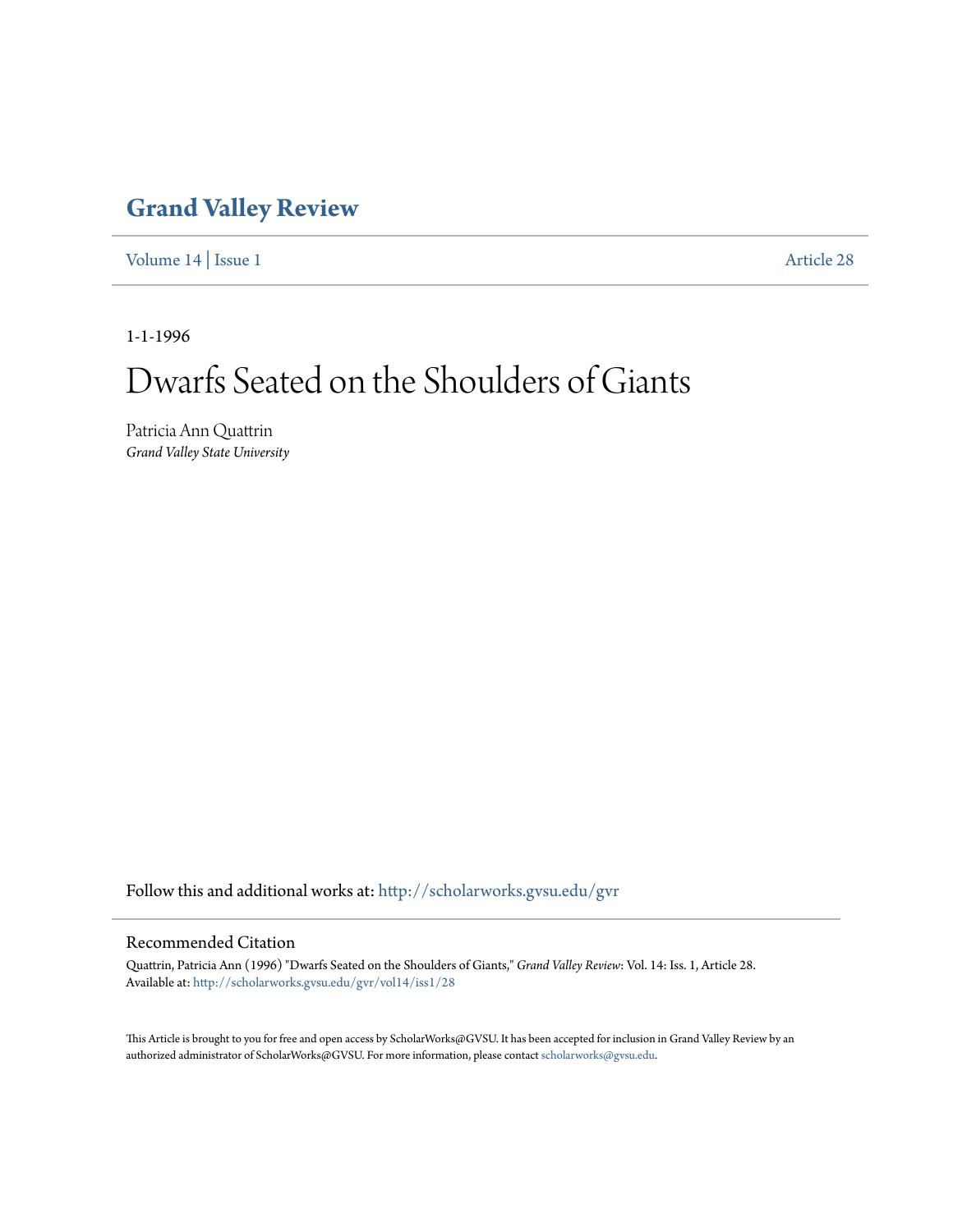## **DWARFS SEATED ON THE SHOULDERS OF GIANTS**

### *Patricia Ann Quattrin*

The study of the Middle Ages, and medieval literature in particular, has often received a "bad press." Why, some ask, should we study a people and period so far removed from our own? How could a culture whose life and literature were so completely controlled by the Catholic Church possibly be relevant to people in the late 20th century? What could a pre-enlightenment, pre-scientific European society have to impart to American students in the world today? Even those closest to the Middle Ages in historic time, the people of the Renaissance, chose to reject the heritage of their immediate past as a period of cultural darkness and to view their own age as a rebirth of classical culture and humanistic literature.

The Middle Ages is an important period to study for a myriad of reasons. 1 am a medievalist: that is, one who has spent most of her adult life studying the history, philosophy, religion, culture, and literature of this period, and sharing with my students the insights I have gained from this endeavor. While this doesn't necessarily make me an expert on all aspects of the Middle Ages, I am one passionately engaged with this subject matter, one who loves this period and its literature not only for itself, but also for its relevance for each of us.

The period known as the Middle Ages is generally accepted by scholars as beginning with the fall of the Roman Empire, about 500 AD, and ending with the Protestant Reformation in 1550, a period of time that covers over ten centuries. The term "Middle Ages" comes from the Renaissance. Certain humanist scholars of the 16th and 17th centuries chose to treat these centuries as an "unfortunate interlude between the calm, clear light of classical antiquity and the scientific reasoning" of their more "modern" age (Jackson, xi). Even in our language today, the term "medieval" carries a pejorative sense, indicating something old-fashioned or easily dismissed as of little or no relevance. A close look at this period, however, reveals some interesting facts. During these centuries, dramatic social and cultural change and invention took place. At the beginning of the period, people with little or no formal education lived in small nomadic tribes, led by charismatic, valorous lords, or in monastic communities, under the guidance and security of the Roman Catholic Church. By the mid-16th century, Europe was populated by large urban cities, engaging in cross-continental trade and commerce, and offering university education for those who sought it. In between came the invention of eye glasses, tableware, the mechanical clock, horse-drawn carriages, the cannon, and the printing press, the development of gun powder and the compass, the discovery of oceanic trade routes to India, Africa, the Orient, and the Americas.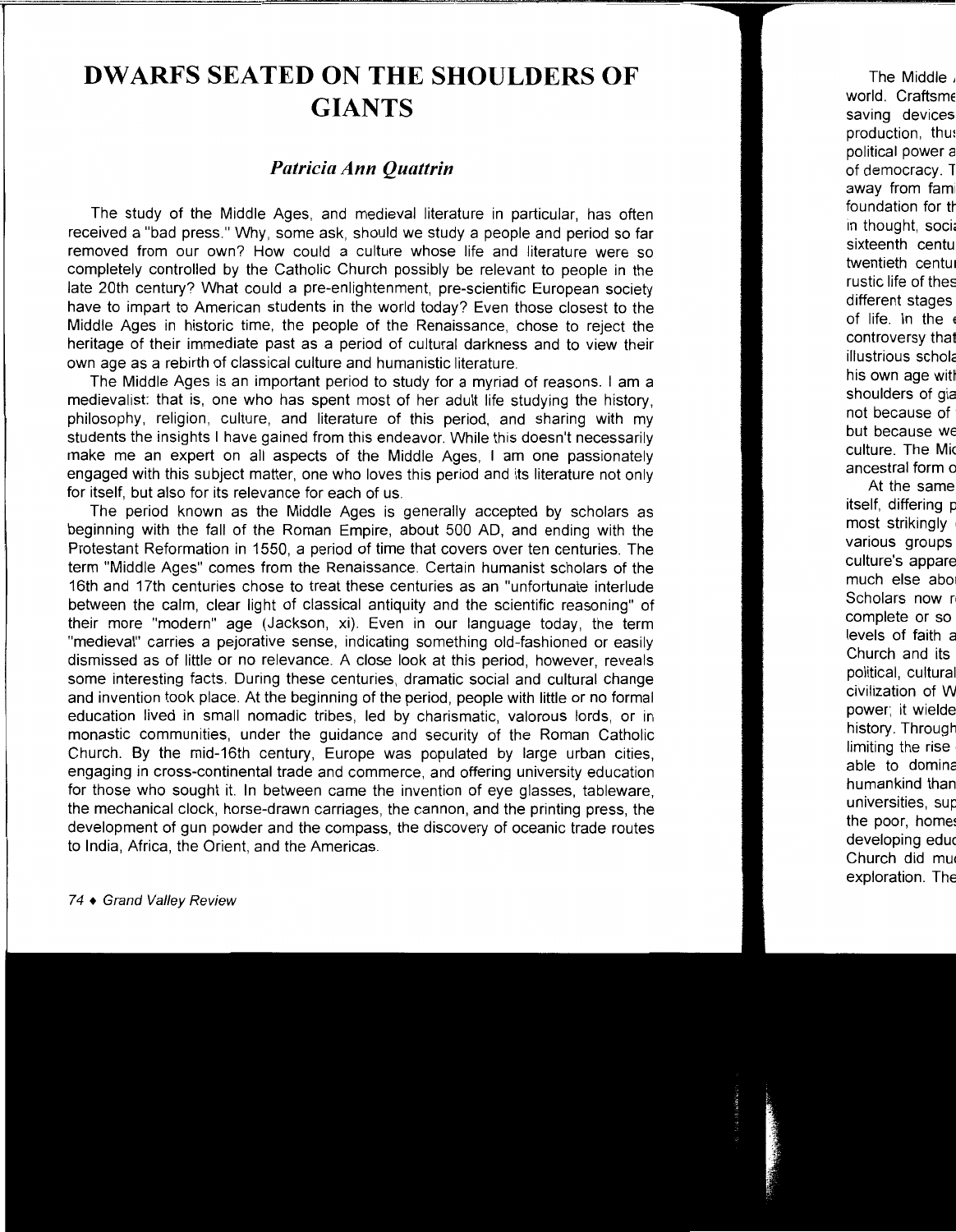The Middle Ages of Europe were the spawning ground of our modern Western world. Craftsmen and engineers harnessed natural power and developed laborsaving devices, such as water-powered grinding mills, to increase industrial production, thus laying the foundation for the coming of capitalism. The rise of political power among trade guilds and within cities laid the foundation for the coming of democracy. The operation of schools, hospitals, and orphanages moved gradually away from family to become the responsibility of the community, thus laying the foundation for the coming of socialized government. Certainly enormous differences in thought, social organization, and cultural level existed between the sixth and the sixteenth centuries, perhaps as many as exist between the sixteenth and the twentieth centuries. Nevertheless, in the teeming, somewhat barbaric, essentially rustic life of these medieval centuries, many aspects of our modern society existed in different stages of development: our institutions, our class structure, our urban way of life. In the enduring controversy over the relevance of studying the past, a controversy that has gone on in one form or another since the recording of time, the illustrious scholar and teacher of the twelfth century, Bernard of Chartres, compared his own age with the ancient past by calling the twelfth century dwarfs seated on the shoulders of giants: we see more things than the ancients and things more distant, not because of the sharpness of our own sight or the greatness of our own stature, but because we are raised and borne aloft on that giant mass of past history and culture. The Middle Ages are important to study as one of those giant masses, an ancestral form of our own culture.

At the same time, however, this medieval culture is complete and distinctive in itself, differing profoundly and sometimes most strikingly from our own. One of the most strikingly different features which has at various points in history and from various groups drawn either excessive admiration or dramatic contempt is the culture's apparent unified Christendom and its deep, simple Christian faith. Like so much else about the Middle Ages, this view about Christianity is oversimplified. Scholars now recognize that such a Christian unity and naïve faith were not so complete or so widespread as once supposed. Much variation existed both in the levels of faith and in the practice of Church doctrine. Nevertheless, the Christian Church and its teachings did form the background of nearly every activity: social, political, cultural, as well as religious. The medieval Church served and shaped the civilization of Western Europe. The Church was a religious institution with secular power; it wielded a cohesive, independent, and political leverage unmatched in all history. Through its economic and political power, the papacy played a strong role in limiting the rise of and control by monarchies, although individual popes were never able to dominate kingdoms or kings. Perhaps more important to history and humankind than these political involvements, the Church also sponsored the rise of universities, supported vast numbers of schools and hospitals, provided hostels for the poor, homes for orphans, and help for the physically handicapped. Through its developing educational system and its preservation and copying of manuscripts, the Church did much to preserve, stimulate, and pass down intellectual thought and exploration. The impact of medieval Christianity on our modern world, not simply by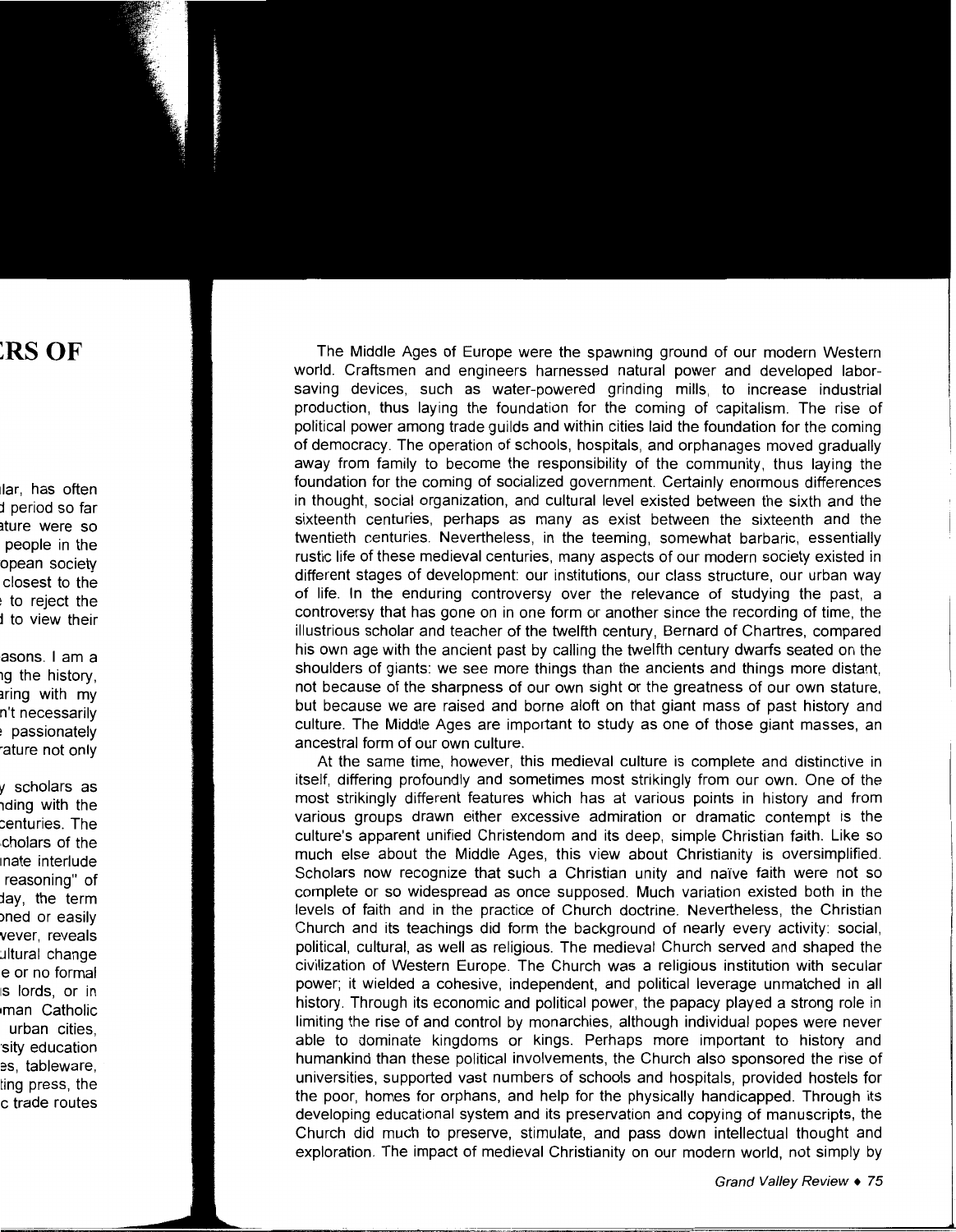way of its religious doctrines, is far more pervasive and complex than most could ever imagine.

Another profound difference between the medieval culture and today is the bookish character of the Middle Ages. Although literacy was far rarer in that culture than it is today, reading was far more important. Whether it was reading aloud in community or reading to oneself, which even then often meant reading aloud, as words were mouthed to be heard by the reader as well as tasted, manuscripts offered a way into the past and a way to preserve the present. This was a culture indeed credulous of books. What the ancient auctours said was true. If one auctour contradicted another, which was often the case, the contradictions were simply harmonized. In our enlightened, scientific society, most knowledge depends in some way upon observation. In the Middle Ages, knowledge depended on authority, the authority of the book. Poets drew on, embellished upon, and poured new life into the matter that was handed down to them by means of the book.

The most essential element in a work of literature is the language in which it is written. The literature of the Middle Ages originates in several languages. Each "language has its own personality; implies an outlook, reveals a mental activity, and has a resonance, not quite the same as those of any other" (Lewis 6). The vocabulary, the syntax, the tone, the rhythm of a language all differ according to whether its roots are Germanic or French or Latin. Thus, to read Beowulf in the original Anglo-Saxon offers a much different experience than reading it in translation. To read Chaucer's Canterbury Tales in its original Middle English provides an inroad not only into the author's imagination, but also his mindset. To read Thomas Aquinas' Summa Theologica in its highly syntactic Latin is to understand a mind and a culture that are passionately systematic and formalized. To read Dante's Commedia in its medieval Italian is to experience a religious faith at once both beautiful and lyrical.

Yet, given all these facts about the economic, political, technological, and intellectual importance of the Middle Ages, why study its literature? When I teach a Medieval course, my intention is 1) to introduce students to the medieval roots of individual, social, and institutional ideals and values of our modern Western culture; and 2) to make students aware of the ideological and cultural presuppositions underlying the value systems, behavior patterns, and institutions of our modern Western civilization. While the study of a culture can proceed from a number of sources-such as, historical, philosophical, psychological, sociological, etc.-choose to explore the Middle Ages through the study of its literature. Literature renders the whole of human experience.

The object of literature of any age, or any culture, is to reflect the attitudes, the beliefs, the understanding of that culture. Literature, good literature, is the expression of a society, as is music or art. Like music and art, literature "stirs the senses to action and the imagination to pleasure and the mind to delight" ( Edman 39). Literature, even more than music and art, however, can transport one into the very being of a society. Much can be learned about a people through their literature: how they view themselves; how they view the world; how they view their place in the vast scheme of things.